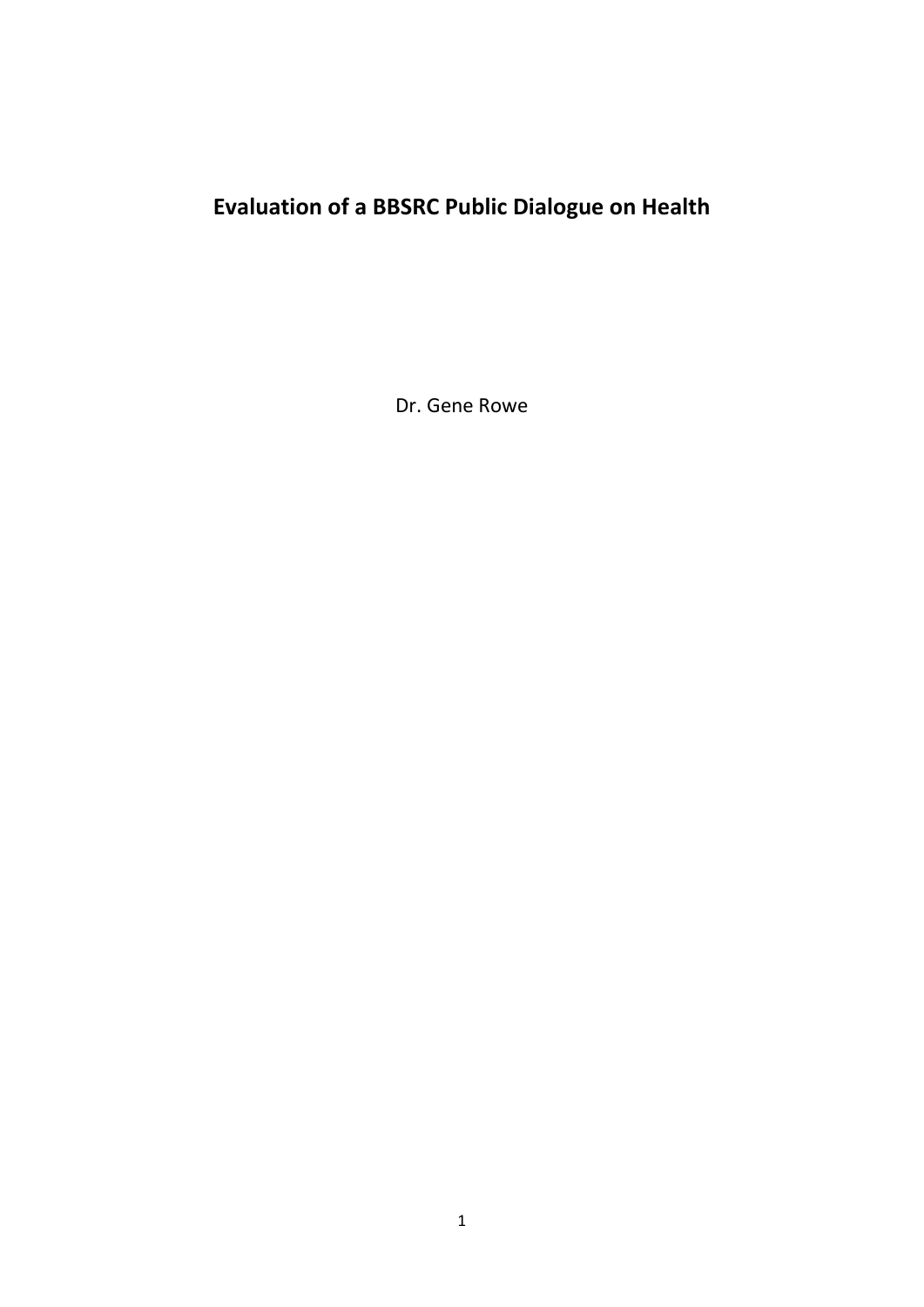## **Executive Summary**

- This report provides a *limited* evaluation of a BBSRC workshop held on Saturday 6<sup>th</sup> October, 2012, in Swindon.
- The workshop lasted from 10.00-16.00, and involved a number of plenary and smaller-group sessions, in which participants (who totalled 21) were divided into two groups sat at separate tables.
- Each table/group was presided over by two members of the contractor organisation (a facilitator and a rapporteur/scribe), and was attended by two members of the BBSRC (who observed and provided relevant information when necessary). Conversations were recorded. The evaluator sat at the back of the room and observed the process (moving between tables at breaks).
- The morning session generally considered the issue of 'what is healthy'. A plenary presentation from a member of the BBSRC on the remit of the organisation was provided before lunch. After lunch, the sessions generally considered the health agenda for BBSRC (what it funds and ought to fund; what ought its mission statement to be).
- The results here are largely based upon responses to questionnaires completed by ALL participants following the event. The questions in the participant questionnaire largely concerned issues to do with 'information translation' and generic satisfaction, but also included open questions in which participants essentially gave their own analyses of event quality.
- Additional evaluative insights are also provided from observations of the event made by the evaluator following an 'observation protocol'.
- Results suggest that most participants were clear on the aims of the day, although some thought this could have been clearer and would have been aided by the BBSRC presentation occurring first.
- Respondents generally thought that they had been given the opportunity to say what they had wanted to say; had sufficient time to discuss issues; that the relevant topics had been discussed; and that facilitator summing-up had been accurate (all generally implying 'good translation'). However, some thought that some of the discussions went 'round in circles'.
- Participants generally thought the workshop was well run, and were 'fairly' or 'very' satisfied with the event.
- The evaluator observations largely concurred with participant perceptions regarding how well the events were facilitated and how well information was dispensed and elicited. There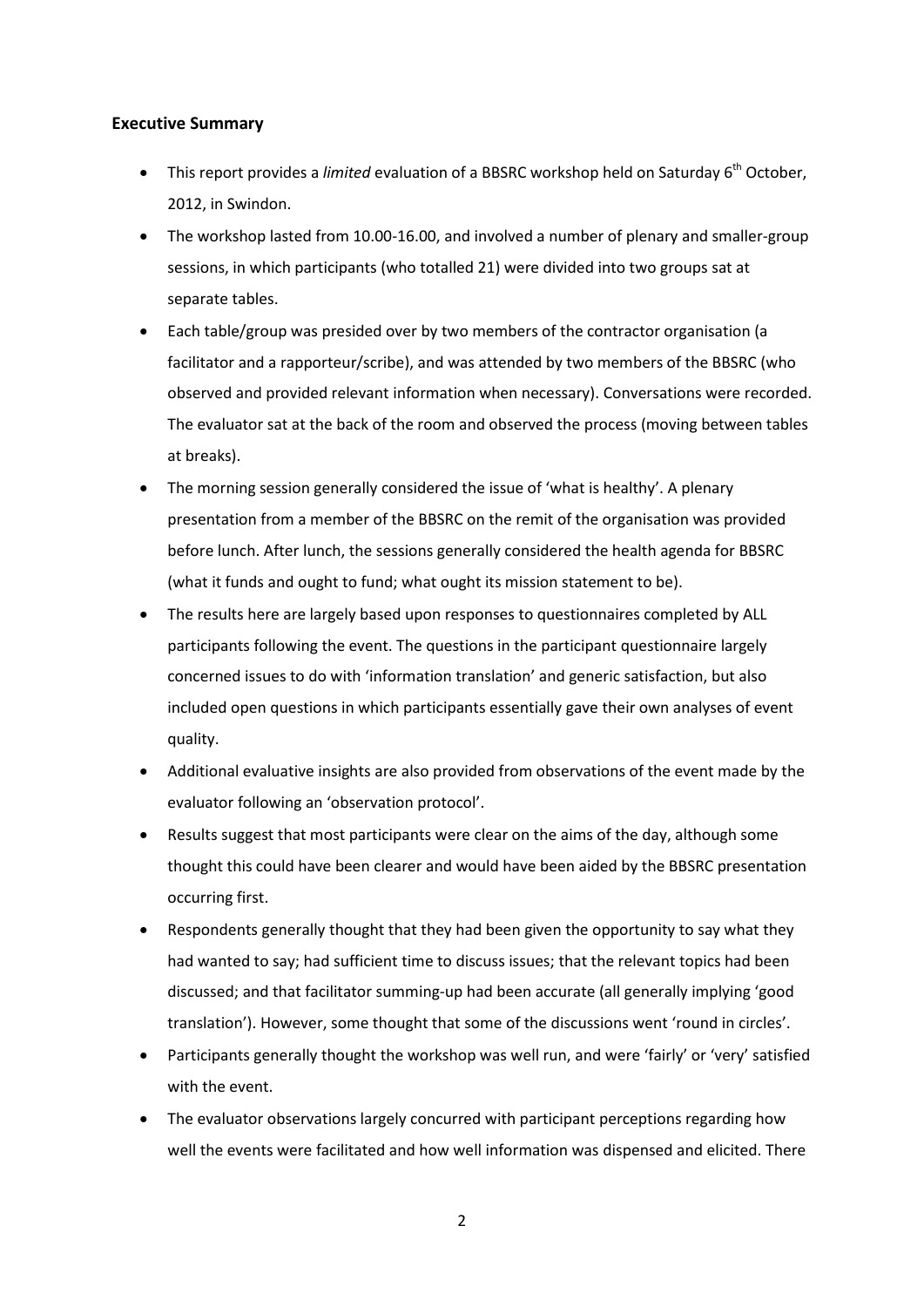was generally a positive attitude throughout the day, and most of the participants became involved in the discussions.

- Participants generally thought that the results from the workshops ought to influence BBSRC policy.
- When asked what was best about the events, participants generally said having the chance to discuss matters with others. Participants also appreciated learning some new things, particularly about the BBSRC, and meeting with other people.
- When asked about negatives, most left this blank or said 'nothing'. The main issue (raised by four) was that some aspects seemed to drag on (particularly the early discussion on what healthy means).
- When asked how the workshop could be improved in future, various suggestions were made, the main one being that there should be more clarity at the outset, perhaps by starting with a BBSRC presentation outlining the key questions it wanted to have addressed.
- In summary, we commend the workshop and how well it was run. However, we would recommend a few improvements for events like this in future, including: considering the structure of the event; using multiple events with wider involvement (and taking care in allocating participants to break out groups); having additional expertise able to answer participants' queries about health; and, having separate rooms for break-out groups (though recognising this can be difficult/costly).
- Ultimately, the value of the event must rest on BBSRC satisfaction with the nature and format of results, which this report does not address.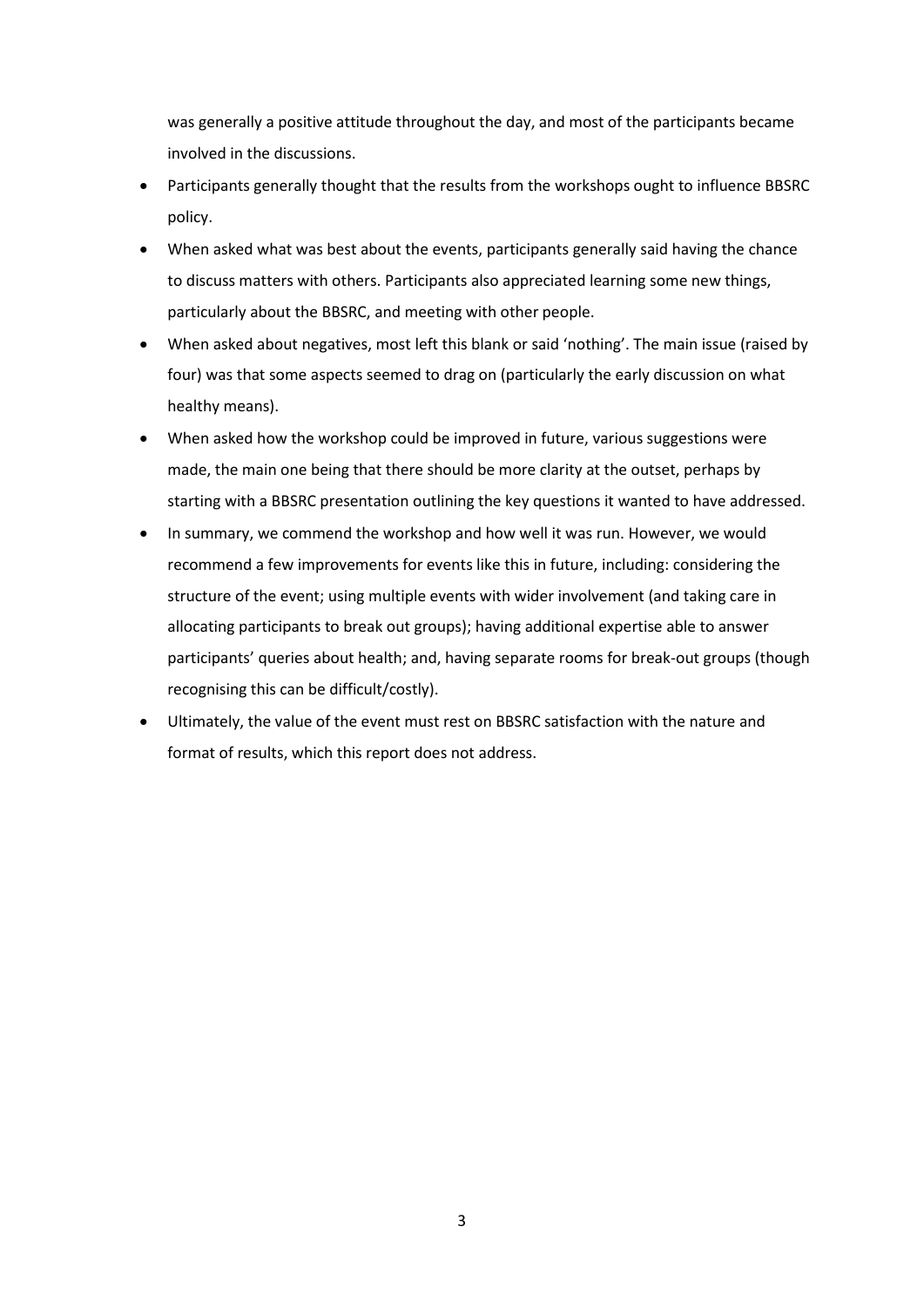## **Preamble**

This document provides a brief and limited evaluation of a workshop run for the BBSRC by Ipsos MORI on Saturday  $6<sup>th</sup>$  October, 2012, in Swindon. This workshop was opportunistically arranged at short notice in order to pilot a process in order to see whether it might have some merit for future use in helping BBSRC decide priorities for research. The evaluation discussed here was also rapidly arranged, and should not be considered incontestable, since it is limited to interpretations from short participant questionnaires and evaluator observation, without support from other activities that might normally be applied in a more formal and complete evaluation (such as analysis of documents /materials around the process and interviews with participants, sponsors, and organisers).

#### **The Workshop**

The workshop will be described here only briefly, as it will be described more completely by the contractors in their report.

The event began at approximately 10 a.m. and concluded at approximately 4 p.m. I understand 25 participants were invited to attend, selected to faithfully correspond to a number of broad population characteristics (e.g. male-female ratio). A total of 21 turned up and took part; I do not have the details on non-responders and so cannot comment on the degree to which this may have unbalanced the sample attending, although I will comment upon an age-related issue later. Apparently the participants had been pre-selected or matched to ensure that two initial sub-groups were not demographically (etc.) unbalanced, that is, participants were given labels directing them to sit at one of two large tables in the room where the workshop took place. (There was some mixing of participants following lunch.)

Some of the workshop proceeded in plenary, whereas at other times tasks were performed separately in smaller groups by participants at the two tables. At each table there was one facilitator and one scribe/rapporteur (and there were also a total of four BBSRC representatives, two of whom sat at each of the tables). The evaluator sat behind the tables, and moved from one to the other during the day to get a sense of the similarities of process between the two groups. Recording devices were also used at each table, while a projector at the front of the room enabled slides to be shown. The facilitators also made use of flip charts.

The day broadly proceeded as follows. First, the lead facilitator introduced the day, described who they were, and gave a brief over-view of the purpose of the day. Next, the separate groups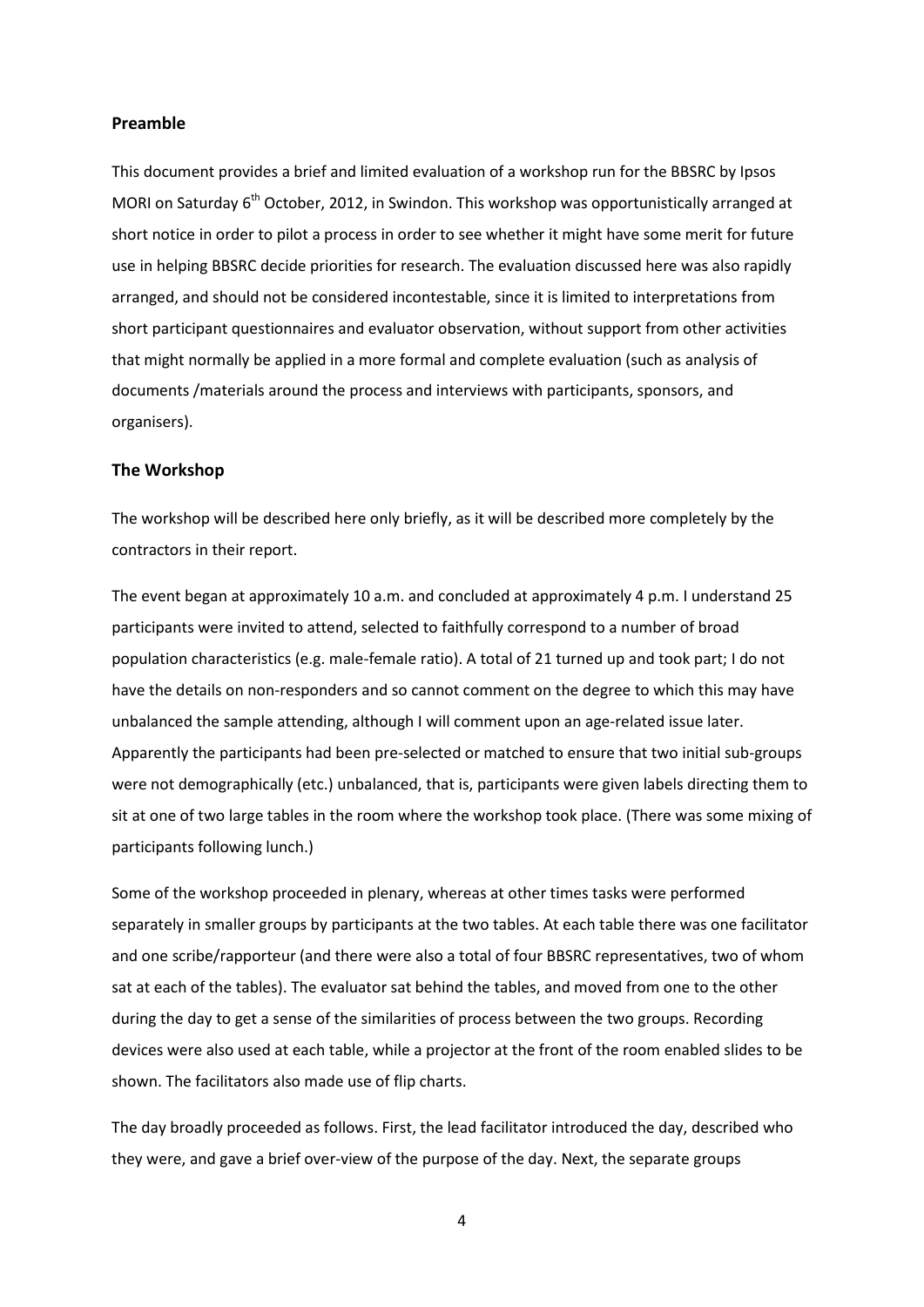performed an ice-breaker exercise, in which participants talked to their neighbour and then introduced them to the rest of the table (group). The participants at each table were then asked to consider the question 'what does healthy mean for me?' This question was later broadened to include what 'healthy' might mean for family, for society as a whole in the UK, etc. *Post-its* were available for participants to write ideas on, and these were transferred to flip charts by the table facilitators and discussed in the groups. Facilitators used various probes to elicit reasons behind the answers given.

After a tea break, in which the flip chart pages were stuck on walls, and on which participants were encouraged to place stickers to indicate which areas of health they though most important, participants were again sent to their separate tables and now asked to identify the biggest health challenges the UK faced as a society. Five main challenges were identified by each table (facilitated as before).

Just before lunch, a BBSRC representative gave a plenary presentation, describing BBSRC, and emphasizing its role in funding research, as well as differentiating the research BBSRC funds from that funded by MRC.

After lunch (with participants at the table mixed up somewhat), participants were provided with 'flashcards' on which were briefly described over a dozen pieces of research, related to health, that BBSRC had funded. By-and-large, the participants at each table were separated into further smaller groups to consider a small number of the cards (3-4), and to identify the health challenges the research thereon addressed, including issues such as which were seen by participants as their favourites. Further discussion of the issues then took place at the table-level.

The final phase involved participants considering, initially at the table level, a couple of 'straw man' vision statements about BBSRC and the health research it should fund. Various alternative statements were then developed, and following a final tea break, participants in plenary were asked to vote on which of a number of the new statements (written on flip chart pages and put on the walls) was their favourite. After this, participants were asked to complete the evaluation questionnaire, and were then given their honorarium for attending.

#### **The Evaluation**

The questions in the participant questionnaire were largely designed to address the quality of 'information translation'. The idea of good translation is that all relevant information should be efficiently, fully, and in a non-biased way, presented to participants, who then have ample opportunity to reflect upon and explore that information, and then to express their opinions in a full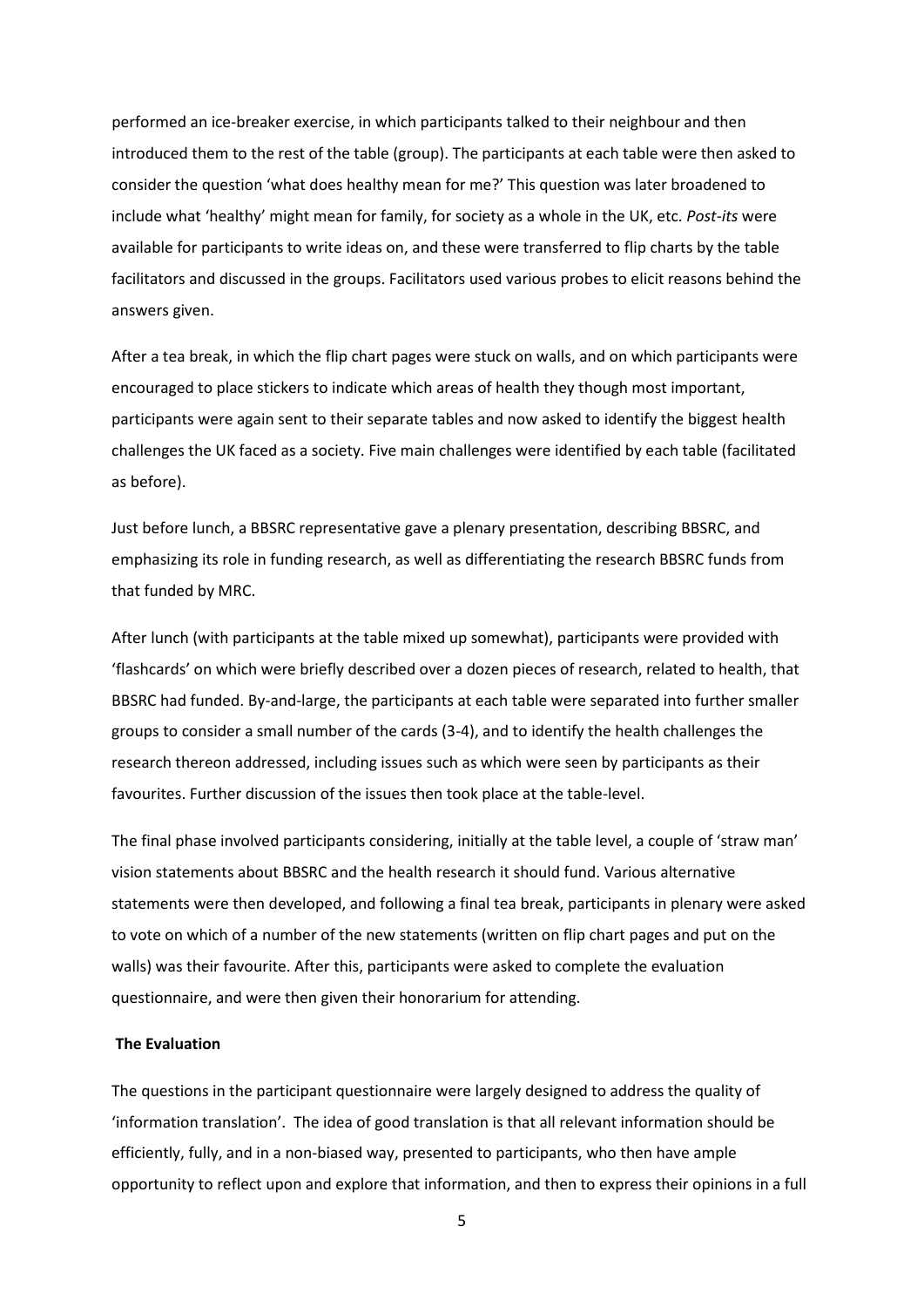and non-biased way (with such information being comprehensively recorded, coded, and summarised by the event organisers). Arguably dialogue will be deficient if translation is not perfect – for example, if the event organisers give participants only partial information; if the participants represent a highly biased sample (who lack the full range of information and perspectives of the intended population being sampled); if participants do not fully understand information they are given, or lack time and opportunity to fully elaborate problems or fully discuss them to their desired solution; if participants' information (opinions) is inefficiently summarised or collected; and so on.

As well as to addressing translational issues, the questionnaire also considers participant satisfaction and potential event impact. It also includes a number of open questions about what is best and worst about the event, to enable participants to implicitly indicate their own evaluation criteria (which past results demonstrate are often related to translational issues, but which may not be). Further, in this questionnaire, the contractors suggested the inclusion of three additional questions that, while not 'evaluative', did address some interesting factual issues about respondent knowledge – as will be discussed later.

The following section reveals the results from the questionnaire. Relevant observations of the evaluator – based upon following an observation protocol (concerned with information translation) – are inserted in the section where appropriate. Observation is important, because participants may not be able to observe all significant activities of the event organisers and facilitators (because they are involved in the process *per se*).

### **The Results**

a) Translational issues

The first question asked participants whether the aims were clearly specified at the start of the workshop. Of the 21 respondents, two-thirds (14) said 'yes', four said they were unsure (19%), and three said 'no' (14%). This suggests that the purpose could perhaps have been more clearly elaborated at the outset of the event to reduce possible confusion. Indeed, one participant added that it 'would [have] been better and more to the point if [the BBSRC speaker who presented just before lunch] said his bit  $1^{st}$ . It may be that for this participant – and perhaps others – the purpose only truly became obvious after that presentation. (Other participant comments may be pertinent to this – as will be discussed later.)

Question 2 asked whether the participants thought that those involved were appropriate for this event. A total of 17 agreed (81%); three were uncertain and only one said 'no'. The one who said 'no'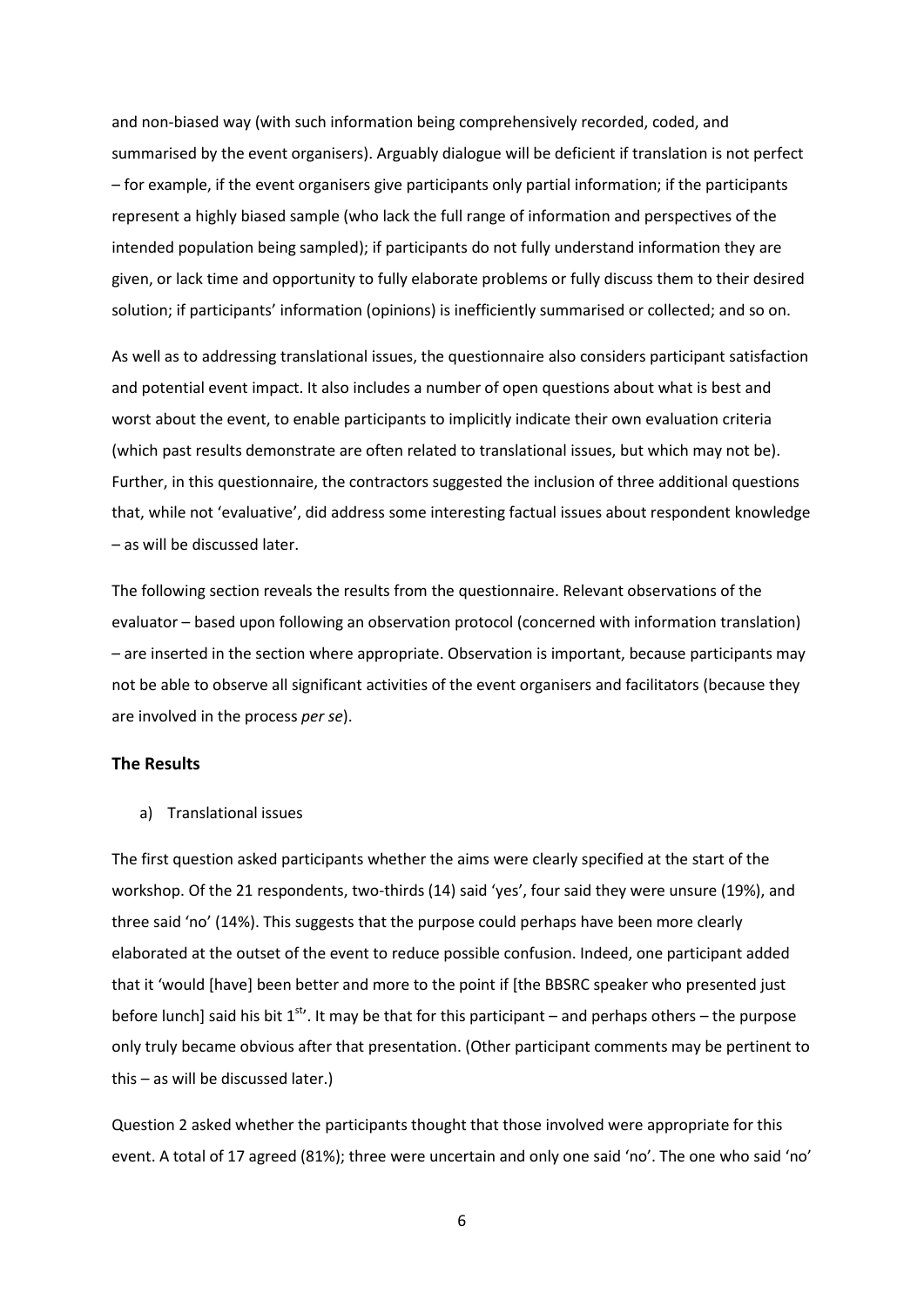did not elaborate; one of the others suggested that 'more professionals' would have been useful, while another suggested that 'some seemed to be here so they were getting paid but unwilling to really participate as quote 'it doesn't affect me so why should I care''. The latter issue, alas, is difficult to avoid, but by-and-large participants were content that there was no real bias in participant selection. (Note: some closed questions had spaces for open responses in which respondents were asked to elaborate the reasons for their answers.)

Question 3 asked: 'during the event, did you have the opportunity to have your say?' Seventeen respondents (81%) ticked that 'I said all I wanted to say', two (10%) ticked 'I said most of what I wanted to say' and two (10%) ticked 'I was only able to say a little of what I wanted to say' (one of the latter mentioned 'strong characters in the group' as an implicit excuse). These proportions correspond quite well with the evaluator's observations: the facilitation was by-and-large good and inclusive, with the facilitators making efforts to ensure involvement of all participants – with participant involvement being further helped by the ice breaking exercise, which got people talking and helped create a generally positive atmosphere during the day. There was, however, one person at each of the tables who appeared to the evaluator to be rather quiet and less-involved in the process, although this proportion is to be expected given that some are less outgoing than others. Greater involvement might have been achieved had there been three rather than two break-out groups, although this would have necessitated further resources from the contractor and would not seem worthwhile given the pilot nature of this exercise.

Question 4 asked 'was there sufficient time to discuss all that needed to be discussed?' All but one participant answered 'yes', with only one being 'unsure' (although this respondent did not elaborate). Indeed, for some – as will be discussed – it was the case that matters could have been dealt with in less time (one respondent noted here that there was 'too much going round in circles talking about the same thing e.g. obesity'). The evaluator's observations concurred that the facilitators were certainly very concerned with ensuring that they had exhausted each issue, leaving nothing unsaid.

Question 5 relatedly asked whether there were any significant issues 'that were NOT discussed, but which should have been'. Sixteen respondents (76%) either said 'no' or left the open question blank. The four who did suggest additional issues noted: how research is conducted; impacts of research and animal testing; genetics (and how it could prevent certain illnesses in the future); and the particular issue that BBSRC funds research that not only has UK impact but which might also have worldwide health impacts (an issue which the respondent suggested could have been discussed earlier). All of these issues are notable as requiring more expert input. In any further exercise such as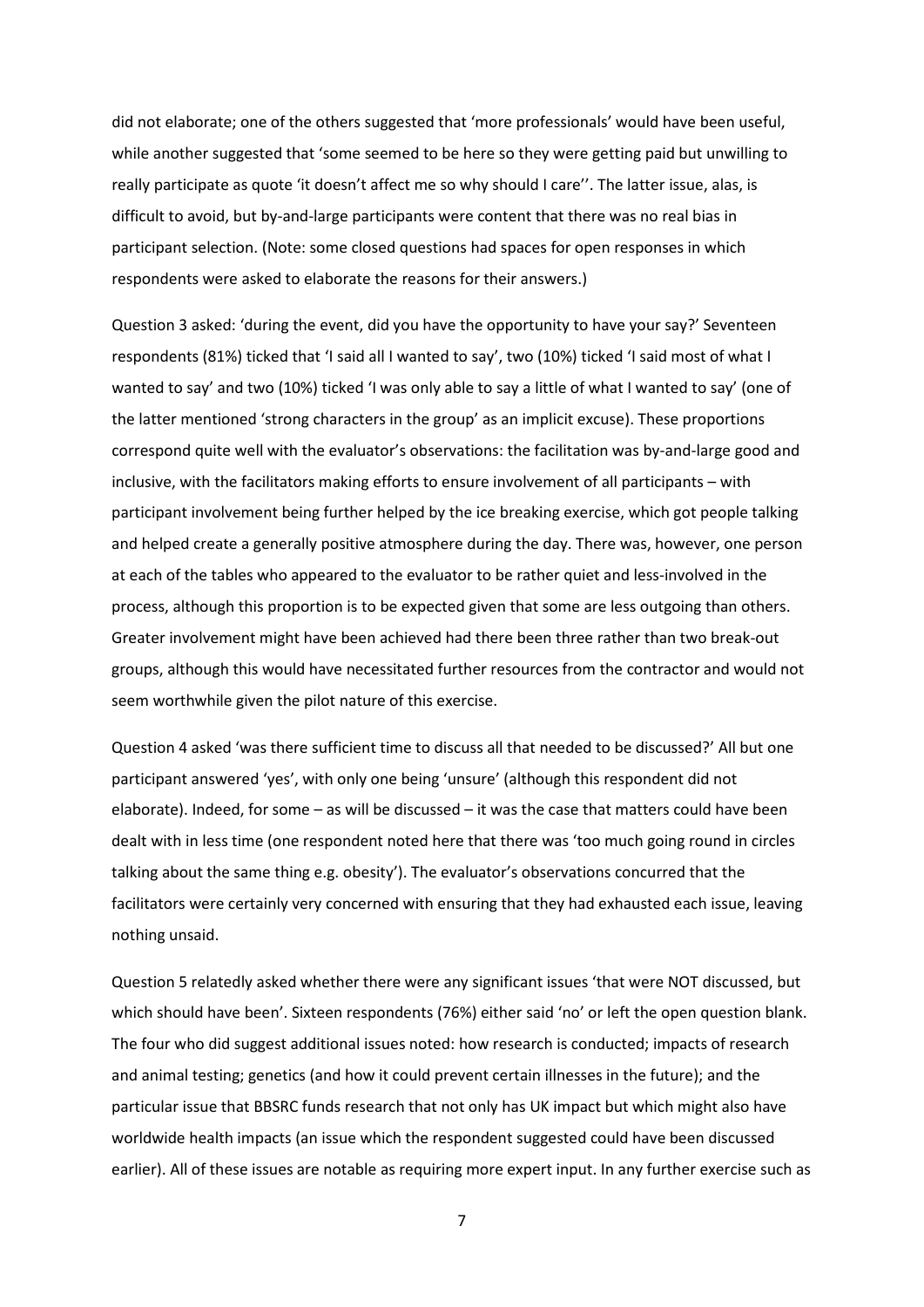this, it might be useful to consider having additional available expertise (perhaps in the form of answers to key questions on hand-outs or through experts who might be quizzed) to answer such queries.

Question 6 asked participants whether they had learnt much from the workshop – a question that is probably less relevant here than in other engagement exercises, given that the present focus was on understanding participant perspectives (with relatively little expert input). However, 11 (52%) indicated that they had 'learnt a lot of new things', nine (43%) indicated that they had 'learnt a few new things' and just one (5%) suggested that they were 'not sure [they had] learnt anything new'. The latter indicated that this was because they had 'lost concentration very quickly'. One of the others noted that they had learnt 'about BBSRC', which is arguably a positive extra to the process. Indeed, on this issue, question 10 had asked whether participants had heard of BBSRC before, and only eight had said yes (38%) (i.e. 13 had said 'no' (62%)). Following this, question 11 had asked 'how much do you feel you now know about the BBSRC's work?', to which four (19%) responded 'a great deal', 15 (71%) responded 'a fair amount' and only two (10%) responded 'a little'.

Question 7 asked participants whether they thought 'the summaries after each section of the workshop accurately reflected what was discussed during each exercise' All but two respondents answered 'yes' (i.e. 90%), with the other two answering that they were 'unsure' (and these did not elaborate on why they were unsure). This would suggest that the choice of most important health challenges recorded by the facilitators and read back to participants is accurate.

b) Respondent satisfaction and overall appraisals

Two questions asked about participants' overall impression of the workshop and its quality. Question 8 asked: 'overall, do you think the workshop was well run?' The respondents gave the event a positive endorsement: 20 (95%) said 'yes' while the other respondent answered 'unsure'. The latter reiterated an earlier point about there having been 'too much going around in circles', while one of the other respondents indicated that they wanted 'more topics but less discussion time' (though they also described the event as 'professional' and 'fairy informative'). The positive endorsement was confirmed in responses to question 9, which asked how 'satisfied' were participants with the 'event overall'. Twelve (60%) responded 'very satisfied'; seven (33%) responded 'fairly satisfied'; one (5%) responded 'neither satisfied nor dissatisfied', and just one (5%) responded 'not very satisfied'.

Following this, question 14 asked 'do you think this event *should* have any influence on BBSRC policy?' Perhaps unsurprisingly, 13 (62%) replied 'yes', and 7 (33%) were 'unsure' (one respondent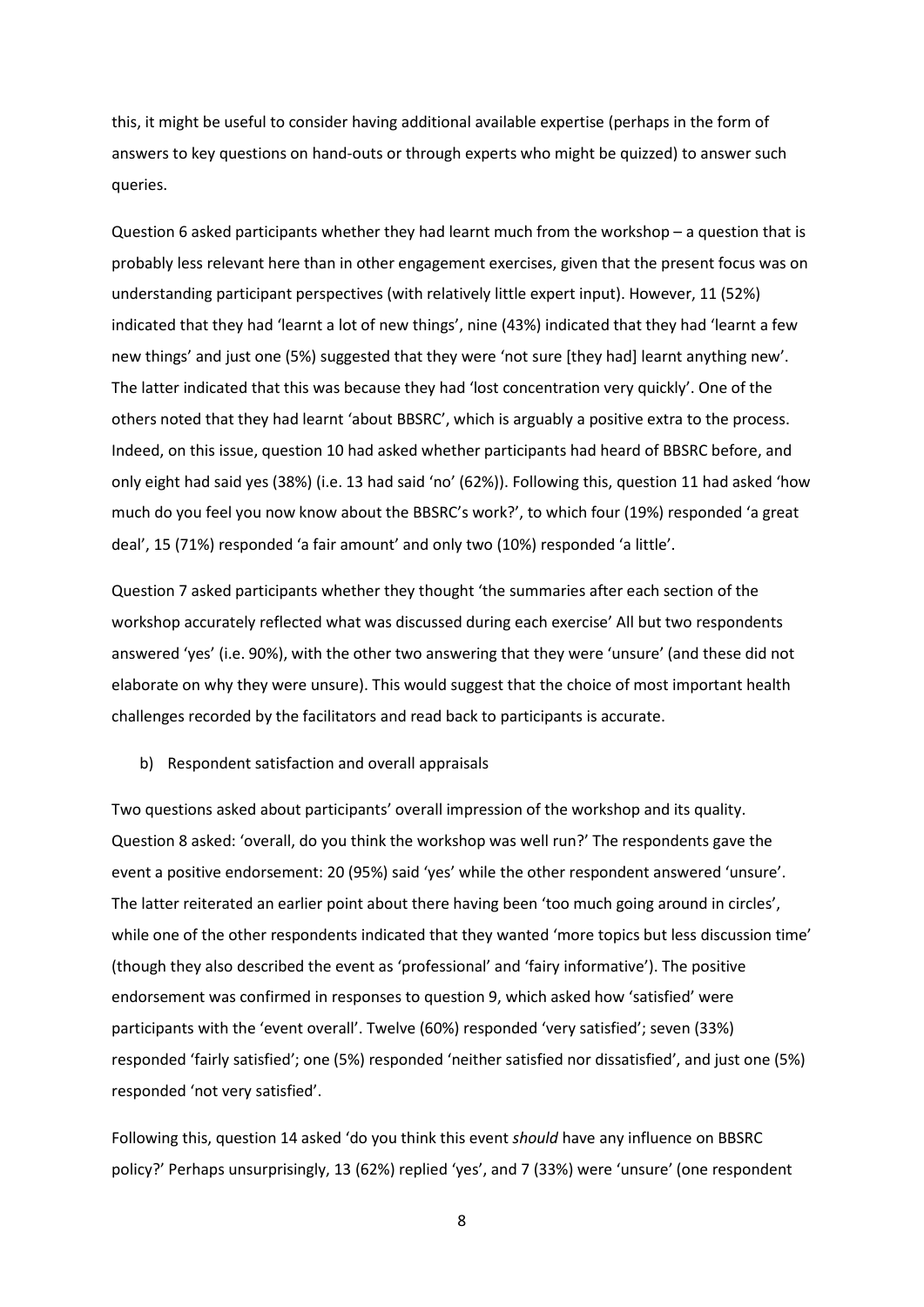left the response blank, and no respondent suggested that the event *should not* have an influence). Of those who were positive, two noted that it would be wise to listen to the public's views on prevalent societal issues, and three more echoed this by suggesting that participants had diverse (hence useful) views that might be different to that of BBSRC/those involved in the process already. Two more suggested that the views should be used as long as they are part of a larger process, while a further respondent suggested that the event should be influential as long as the opinions 'mirror' those of other 'demographics in the country'. Two others who were 'unsure' noted this idea of a limited sample as a mitigating factor possibly against using this event to influence policy, while two other 'unsure' respondents had provisos related to the quality of participants (one wrote about there having been 'some odd comments', and another implied use only 'if the suggestions are clear and helpful'). Finally, one participant wasn't sure such an event should be influential because they thought that 'they [BBSRC?] know what they are doing'.

Question 15 followed this issue further by asking whether participants thought 'BBSRC should use this approach again in the future around other science areas or questions?' This time, 19 (90%) responded 'yes', with only one respondent (5%) being 'unsure', and one other leaving this question blank. However, written elaborations of these answers were not particularly informative with regards what precise areas might be targeted for similar activities. Indeed, eight respondents simply stated that it was good to get diverse public opinion (because normal 'unscientific' people 'may say something BBSRC didn't think of') and two suggested it would be good to do this so tax payers could see where their money was going. A caveat expressed by one respondent was to use this approach in cases where 'scientific research provides evidence to underpin policymaking', and another implied a need to use this approach on a more precise topic (without providing any example of what this might be). Only one respondent expressed uncertainty because such an approach is 'better aimed at people with knowledge of the subject…'

Question 17 asked 'overall, what was the best thing about the workshop?' Six respondents suggested that the best thing was the discussion itself, that is, being able to hear others' views and express their own. Five respondents thought that the best thing was learning about new things (such as what research is being carried out), four specifically identified the BBSRC presentation and speaker and learning about the BBSRC as being best, while another specifically wrote about learning how public bodies decide policies as being a positive. For two respondents, the best thing was meeting other people, and for two others it was the food, while one respondent essentially praised the demeanour and activities of the facilitators in enabling the discussions to effectively take place.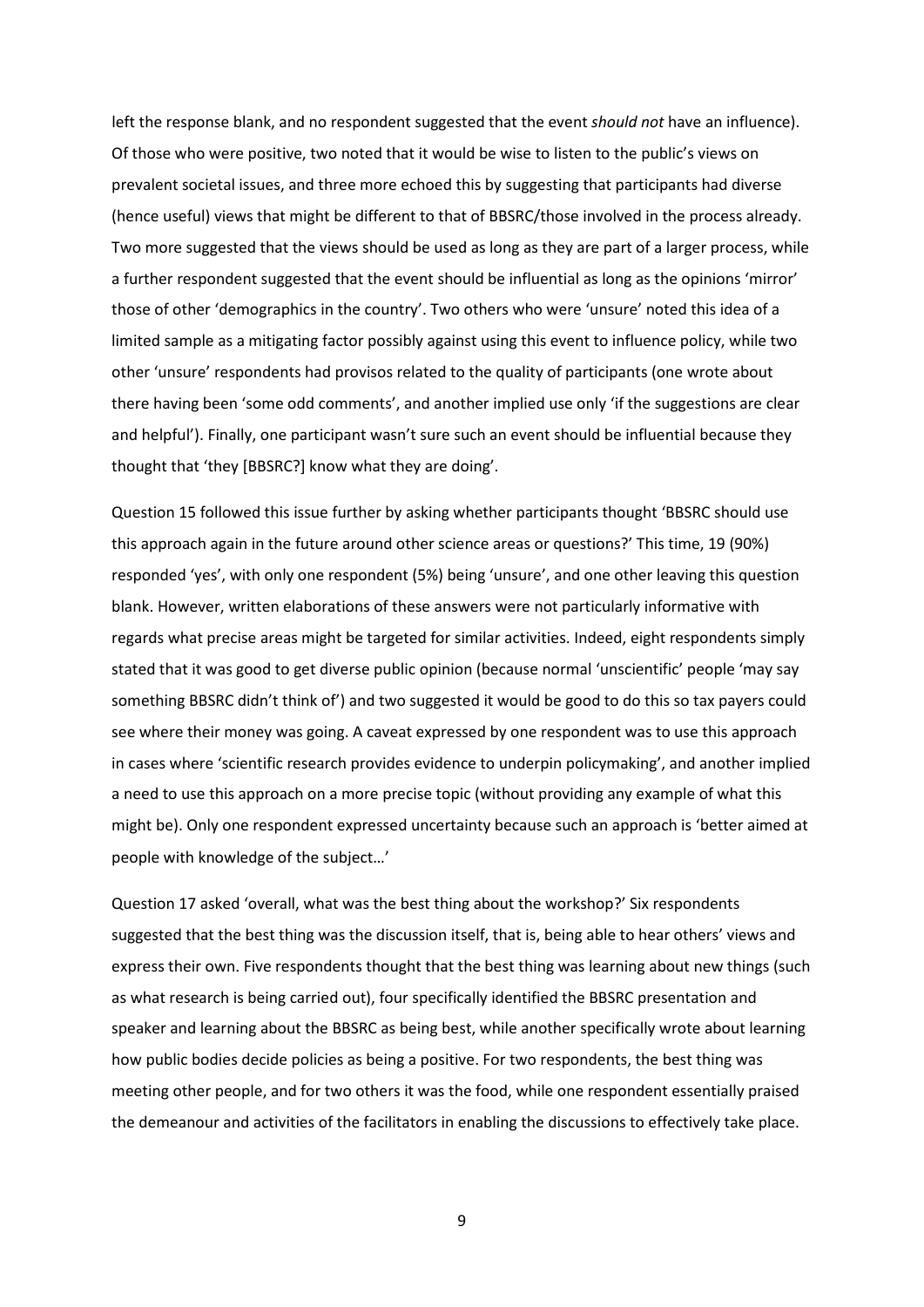In contrast, question 18 asked 'overall, what was the worst thing about the workshop?' The first thing to note – and perhaps as expected, given the generally positive rating of the workshop – was that most participants (13) either left a blank answer or specifically stated that there was nothing bad about the workshop. However, four participants did raise roughly the same point, which was that they felt that some aspects of the discussion seemed to drag on, or be repeated, or take a long time (such as the work on 'what health is', which was 'not entirely relevant to aims of the day, but took a long time'), with one of these writing about 'information overload'. Indeed, this could well have been a consequence of the diligent efforts of the facilitators to constantly ask for reasons behind answers to ensure that nothing was missed (which, arguably, would have been the greater 'crime'). One participant suggested that the main problem was the lack of differentiation between participants (all from 'the same area'), while another criticised some participants for either only being there for the money, or for always speaking and not letting others talk. (Note that all of these observations relate to translational issues.) A final participant criticized the lack of coffee!

Finally in this section, one question (16) asked participants how they thought an event like this 'could be improved if something similar was run in the future'. Perhaps half of the participants left this question blank, but those that did respond provided some interesting comments.

The main issue – noted by six different participants – was that they would have liked more clarity at the start of the day, starting 'upfront with a clear question' (there is perhaps some correlate here with the answers to the first question). Four of these participants were more specific, stating that the event should have *begun* with the powerpoint presentation on BBSRC and what it funded as this was the most relevant aspect of the day. Indeed, this was an issue – one of balance and prioritisation - that was noted by the observer. The morning was taken up with participants discussing what 'healthy' meant to them. Presumably there must be some prior research that discusses this issue; regardless, eliciting this information might perhaps be more efficiently (and cost-effectively?) achieved by convening a number of focus groups. Often in public engagement exercises such as this, the information that the sponsors wish to have considered comes earlier in the process, as opposed to half way through the day. If the exercise were repeated, one option might be to drastically reduce the amount of time for the first task (which *was* valuable, in the sense of getting participants to think of the health issue), leaving greater time to then focus on BBSRC priorities, or indeed, to jump straight into the opening contextualisation as some of the participants desired.

A second theme from responses was about the nature of the process - considered by five separate respondents in one way or another. These generally thought the process 'too intense', with solutions ranging from having more time to having less time but more than one group a day, and to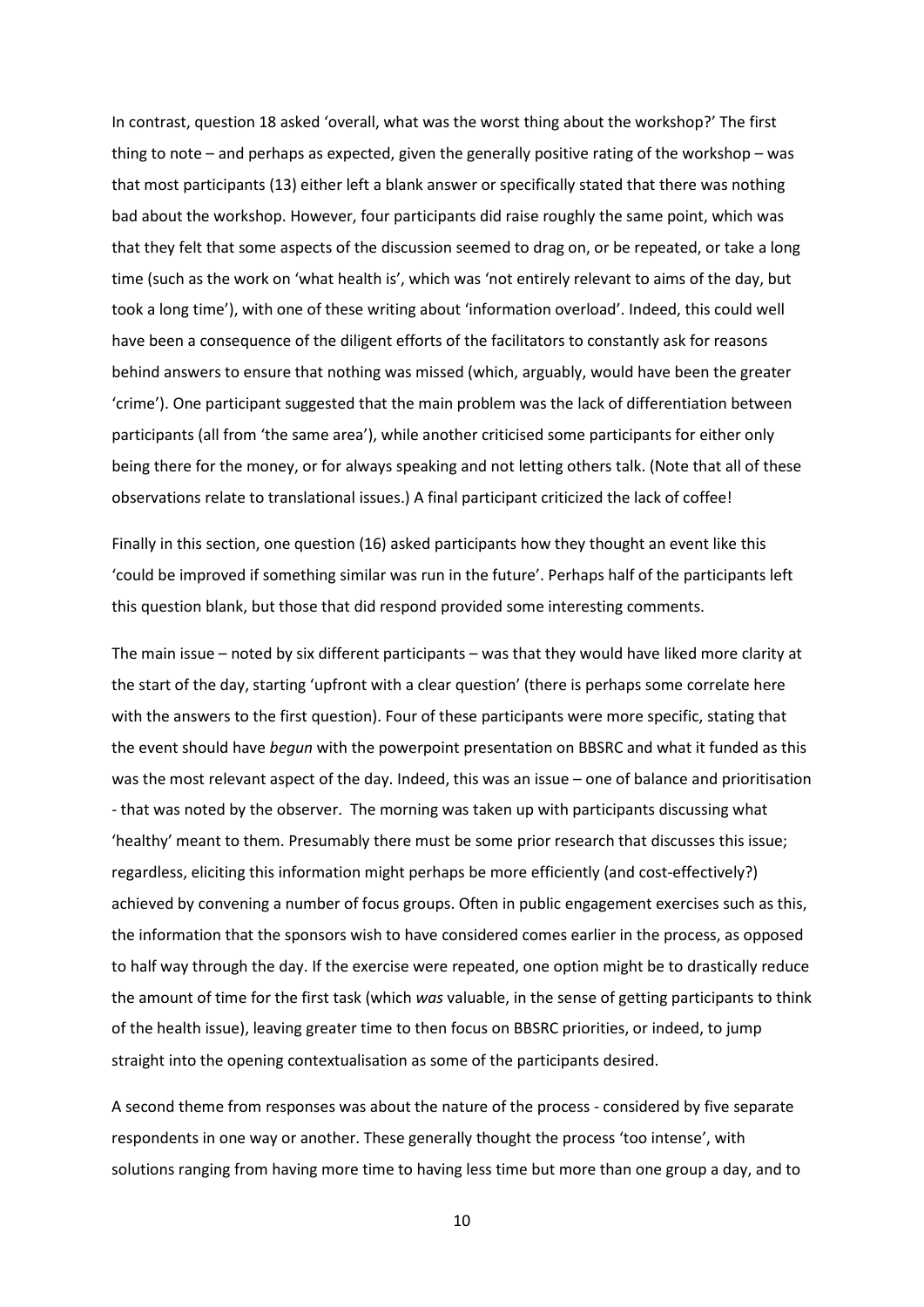being more interactive. Three of these respondents actually suggested using quizzes, games, or polls, to ease the process.

A third theme concerned the issue of sample size: two thought that events like this should have bigger sample sizes and be held across the country, while one suggested the need for more participants from elsewhere in the UK and from different backgrounds. Indeed, were the BBSRC to be serious about involving the public, then multiple groups would seem sensible. The problem with relying upon one group seemed evident in one exchange observed by the evaluator, in one group, in which a number of older participants talked of different perceptions of healthiness across the ages, and were rather negative about the 'invulnerability' felt by teenagers. This group only had one teenager, who fortunately was bold enough to contest this view (probably the next youngest at this table was in his mid-twenties) – in a way that often will not happen (and so the exchange could have led the person to simply withdraw from the process and risk losing the perspective from a whole demographic). Perhaps a number of the non-attenders were of a similar age, leading to this person's isolation? If age were a significant issue, then future organisers might wish to specifically recruit particular age cohorts for separate events, or to sit at separate tables in one event. Of course, none of this is intended to criticise the current event, which was clearly a pilot, but this one event demonstrates the need to take care in future events with recruitment, group allocation, and in putting all of one's eggs in one basket.

The final theme raised by two separate respondents was the issue of noise and the desirability of having separate rooms for the group discussions. This is a perennial problem with events like this, and speaks to the availability of resources. The evaluator did observe this issue as a particular difficulty to start with (sitting one metre behind one table, he initially could not hear the discussion at all because of the noise from the other table). However, it did seem – as often occurs in such occasions – that participants gradually learned to moderate their voices and the noise issue did reduce through the day. One issue this might impact upon is the quality of the recordings at the tables, and whether they were able to perfectly record the conversations. Only the facilitators can comment on this. However, it was positive that the contractors were not totally reliant upon the recording devices, since they also had scribes/rapporteurs at the tables.

#### c) Respondent opinions on the discussion domain

Finally, this section will address the results from two questions that the contractors wished inserted into the questionnaire. These two questions were not strictly evaluative, and so will not be discussed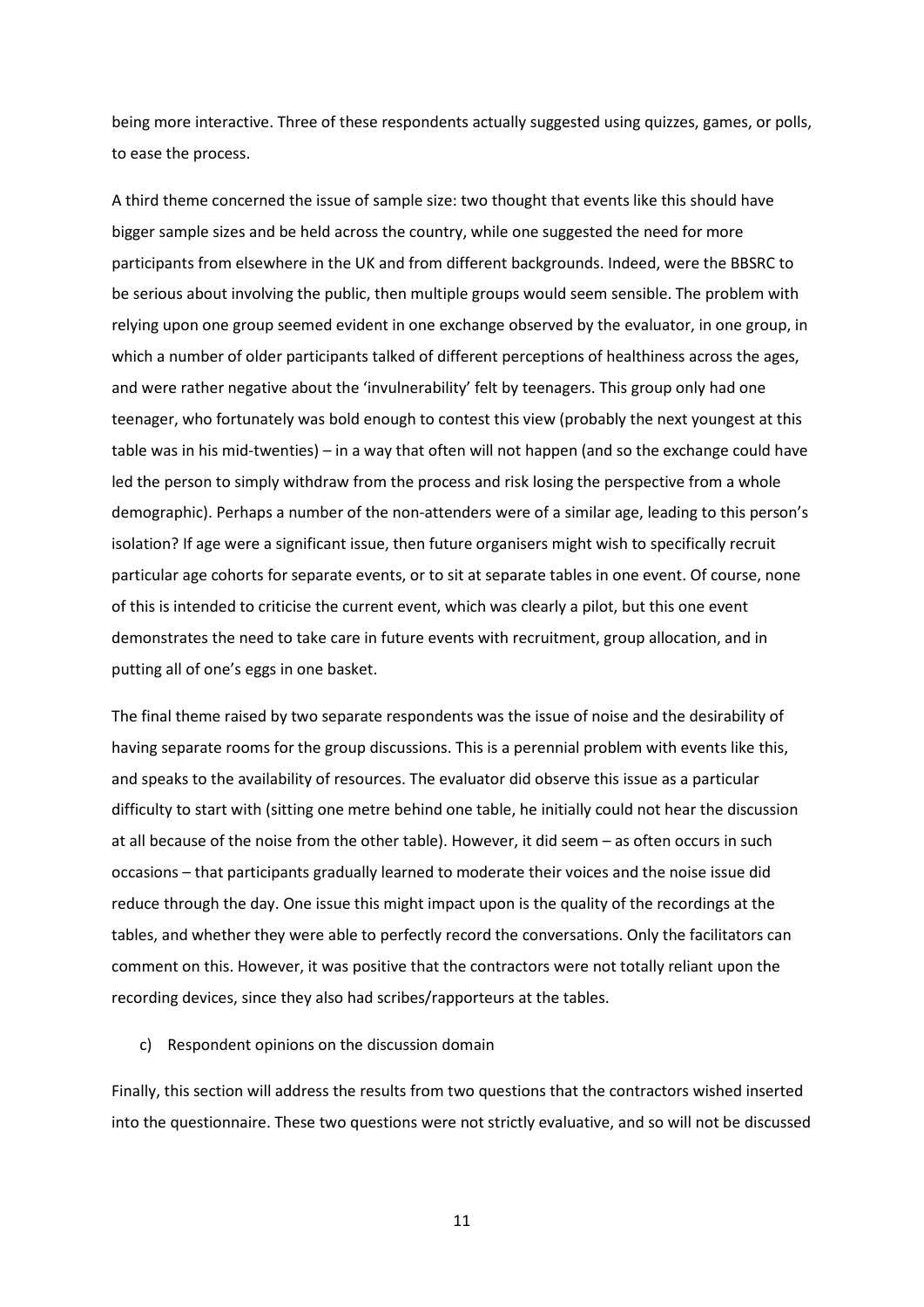in detail, but they do reveal some thoughts on health and the BBSRC that may be of help to the contractors and will (hopefully) validate the opinions they recorded throughout the day.

Question 12 asked: 'Taking into account everything you've discussed and heard today, what do you think are the most important health issues facing the UK in the next 20 years, and why?' The answers, listed from most to least common, were:

- Lifestyle related to diet and food (including Obesity) 9
- Ageing/age-related issues (e.g. more Alzheimers) 7
- Addictions (including Alcohol)- 4
- Cancer 4
- Heart disease 2
- Genetic disease 2
- Emotional/mental health problems 2
- Environmental causes (e.g. asthma) 2
- Overpopulation 1
- Infectious diseases 1
- $\bullet$  AIDS 1
- New viruses/pandemics 1
- Social problems/ poverty (leading to stress) 1
- Prevention (generic) 1
- Lack of money 1
- Young people 1
- Generic (e.g. 'health issues over various ages') -1

Note that participants in every case simply stated one or more issue, but did not elaborate (i.e. state 'why').

Question 13 asked: 'Taking into account everything you've discussed and heard today, what do you think the BBSRC should aim to do, when deciding what kinds of research to fund in future?' The answers, listed from most to least common, were:

- Areas where most people are affected/will benefit 5
- Research into conditions affecting quality of life (as opposed to age of life) 3
- Ask public opinion 3
- Preventing diseases 2